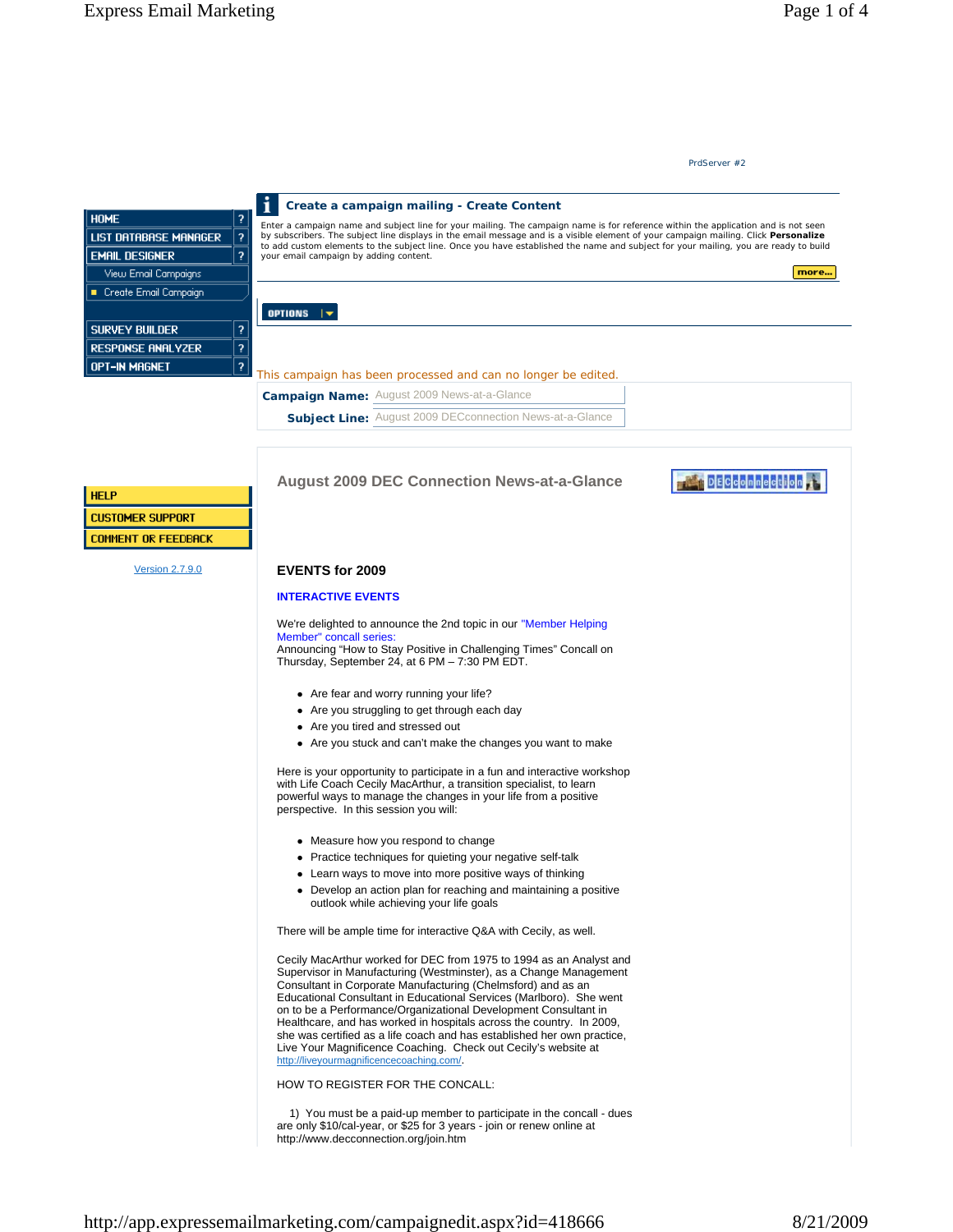2) Send an email with your name, preferred e-mail address, and telephone number to joan@joanross.com to register, with Subject: SEPTEMBER 24 CONCALL REGISTRATION.

 3) After we've received your registration, you will be sent the Concall access information. You must dial into the conferencing number - it is not a toll-free number so arrange to use a free or low-cost phone line ahead of time. We will also send you a pdf file of the speaker's Powerpoint slides with detailed info such as website URLs you will want to use. Be sure you have the free Macromedia Adobe reader software installed so you can open this file (download at www.adobe.com/reader); you do not need Powerpoint to see the slides this way.

Forward this invitation to all your ex-DEC friends and family! Participants must join, but we can have up to 100 lines on this concall. First come, first served. Register early!

Joan Ross (joan@joanross.com) is running this event and accepting your registration info. Remember, you must be a paid-up member to participate - you can check your status with Ava: webmaster@decconnection.org and join or renew ahead of the scheduled call.

If you are a DEC Connection member and missed the pilot series of the Ultimate Jobs-Finding Concalls, with 4 of our HR experts, you are entitled to download the recordings and slides. In addition, Bill Costello has posted some additional information about finding government jobs. Email webmaster@decconnection.org for details. If not a member, please join at www.decconnection.org/join.htm and email webmaster@decconnection.org for download details.

#### **CHAPTER EVENTS COMING UP**

## HOLD THE DATE: **October 30 - a gettogether (possibly a winetasting) and DEC Connection Annual Meeting** at a nice location in **Stow**

**MA**. Details will be announced as available.

## **NH Chapter's next get-together is on Wed,**

**August 26 - from 7-9 PM, featuring a free concert of the Compaq Big Band** at the Abbie Griffin Bandstand, near the Town Hall, on 6 Baboosic Lake Road, Merrimack NH. Bring your picnic basket with supper, and a blanket or lawn chairs and insect repellent for comfort. Look for our DECconnection banner for the gathering spot. No RSVP necessary. In the event of rain the concert moves indoors to nearby Merrimack High School Little Theater at 38 McElwain Rd.

**Westfield MA (WFO) -** Announcing the 1st-ever reunion for all employees who ever worked at WFO - Westfield MA manufacturing facility - will be **September 12, 2009** at The Elks Club, off Lower Westfield Street, Holyoke, MA "from 1 PM till they close the joint down". Email John Crabtree and Kevin O'Leary if you are interested. John at crabtree@charter.net, or call 864.862.6737; Kevin at kjo5285@msn.com.

Zul Abbany is planning a **reunion on Thurs., October 15, 2009 starting at 6 PM in Raleigh NC**. Details will be published shortly - SAVE THE DATE for now! Contact him if interested: zul.abbany@stromasys.com. Please forward this info to all your friends in the Carolinas.

New Chapter starting in the **Pittsburgh PA (PTO)** area: contact Bill Costello at bill.costello@ang.af.mil.

### **Membership Updates**

Welcome to our new members since last issue: Joe Famularo, Joe Harris, Tom Hartwell, Greg Hoffman, Greg Liverman, Cecily MacArthur, Richard Mollin, Mark Pucciarelli, Kevin Simmons, Bill Slater III, and My-Quan Tran.

Re-welcome to our renewing (R) members: Tom Barnett, Anker Berg-